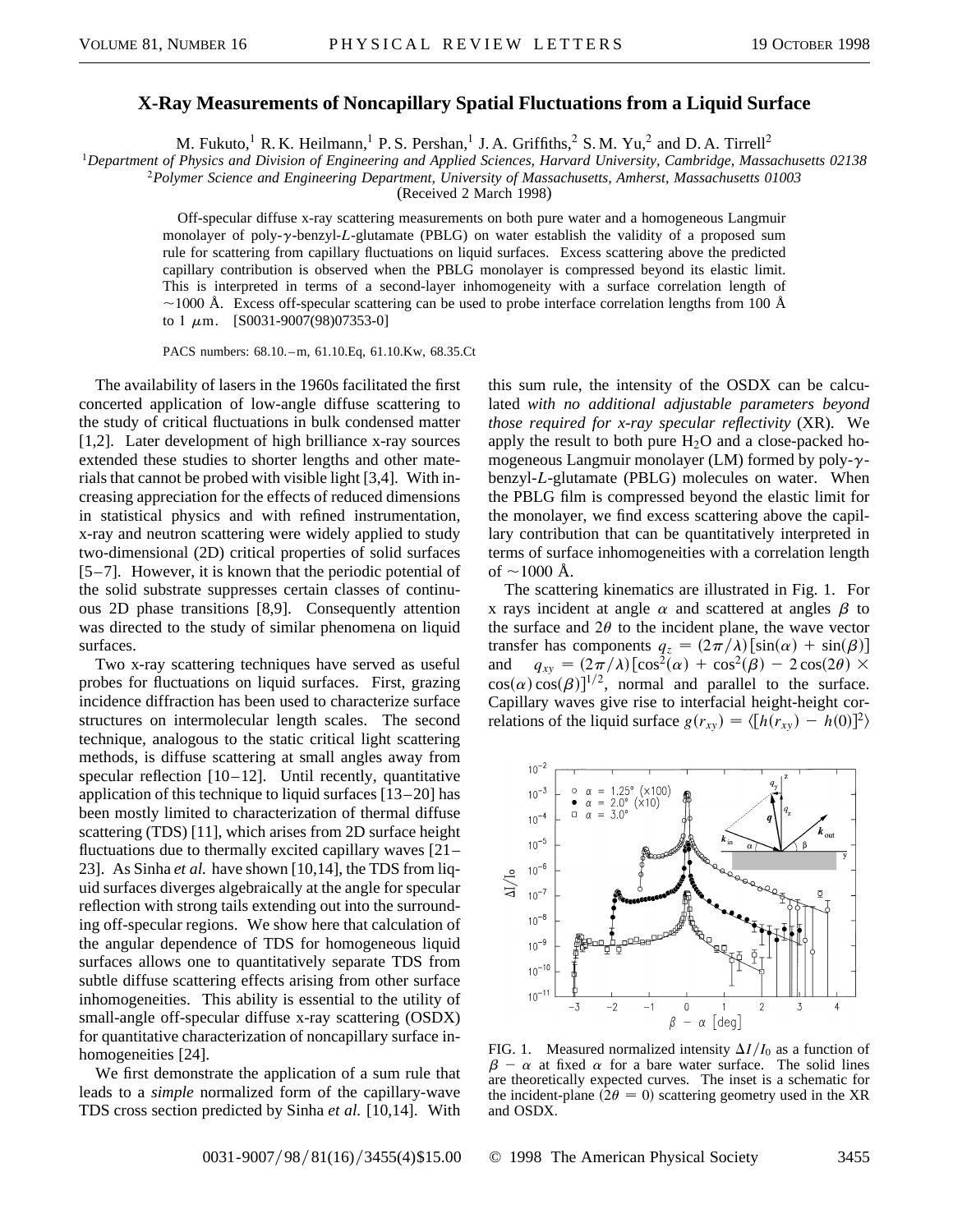which vary logarithmically [10,14,23], when the distance  $r_{xy}$  is smaller than a gravitationally imposed cutoff ( $\sim$ mm) and large compared to the molecular size  $\neg d$ . Therefore, scattering from liquid surfaces does not possess a true specular reflection  $[\sim \delta^{(2)}(\mathbf{q}_{xy})]$ , and the surface scattering may be considered entirely as "diffuse." Neglecting the effect of the gravitational low-*q* cutoff (which is too small to measure with realistic resolutions), the differential cross section  $d\sigma/d\Omega$  is described by a power-law singularity of the form  $1/q_{xy}^{2-\eta}$  for  $\eta = (k_B T/2\pi \gamma)q_z^2 < 2$  [10,14,20], where  $\gamma$  is the surface tension. Normalization of  $d\sigma/d\Omega$ can be accomplished by taking into account the small  $r_{xy}$ behavior which requires that  $g(0) = 0$ . Since the derivation of  $S(q_{xy}) \sim 1/q_{xy}^{2-\eta}$  by Sinha *et al.* [10] is based on  $F(q_{xy})$  {= 2D Fourier transform (FT) of exp[ $-\frac{1}{2}g(r_{xy}) \times$  $q_z^2$ ], it follows that the inverse FT evaluated at  $r_{xy} = 0$ , obtained by summing  $F(q_{xy})$  over all capillary modes with  $q_{xy} \leq q_{\text{max}} \sim 2\pi/d$ , must be unity. The application of this sum rule leads to a simple and physically meaningful normalization of  $S(q_{xy})$  from Eq. (2.32) in Sinha *et al.* [10], without the need for a specific resolution function [14]. For the scattering from a *homogeneous* liquid surface (i.e., conformal roughness of all interfaces) with capillary fluctuations, one obtains [20]

$$
\frac{1}{A_0} \left( \frac{d\sigma}{d\Omega} \right)_0 = \frac{N}{q_z^2} \left| \Phi_0(q_z) \right|^2 \frac{2\pi\,\eta}{q_{xy}^2} \left( \frac{q_{xy}}{q_{\text{max}}} \right)^{\eta}, \quad (1)
$$

where  $A_0$  is the cross sectional area of the incident beam and  $N = (q_c/2)^4 T_F(\alpha) T_F(\beta) / [16\pi^2 \sin(\alpha)].$  $q_c = (4\pi/\lambda)\sin(\alpha_c)$  is the critical wave vector for total reflection ( $q_c = 0.0218 \text{ Å}^{-1}$  for water) and the Fresnel transmission factor  $T_F(\alpha)$  [10] is related to the Fresnel reflectivity  $R_F(\alpha)$  of an ideally flat interface through  $T_F(\alpha) = (2\alpha/\alpha_c)^2 \sqrt{R_F(\alpha)}$  [25]. A surface structure factor  $\Phi_0(q_z)$  can be defined as the 1D FT of  $d(\langle \rho_{T=0}(z) \rangle / \langle z \rangle)$  $\rho_{\infty}/dz$ , where  $\rho_{\infty}$  is the bulk electron density, and  $\langle \rho_{T=0}(z) \rangle$  is the average local electron density profile *in the absence of thermal capillary waves*. This "intrinsic" profile  $\langle \rho_{T=0}(z) \rangle$  [11,20,21] is to be distinguished from the total average density  $\langle \rho(z) \rangle$ , which is obtained by convoluting  $\langle \rho_{\tau=0}(z) \rangle$  with the distribution of interfacial heights induced by capillary-wave roughness. In order to obtain the number of photons scattered into the detector normalized to the number incident on the surface (i.e.,  $I/I_0$ ), we carry out *a precise numerical convolution of* (1) *with the slit-defined resolution function* [20,26].

Details of our Langmuir trough, film preparation, and compression methods have been given previously [27,28]. The temperature of the pure water subphase was maintained at  $23 \text{ °C}$ . The surface tension of a film-coated surface is given by  $\gamma = \gamma_w - \Pi$ , where  $\gamma_w$  is for the bare water surface (72.3 dyn/cm), and  $\Pi$  is the surface pressure, monitored by a Wilhelmy plate. Polydisperse PBLG [29] monolayers were spread at a specific area  $A >$ 23 Å<sup>2</sup>/monomer from a trifluoroacetic acid/chloroform solution (3%:97% by volume) [30] with a concentra-

tion of 0.42 mg/mL and compressed at a rate  $\leq 0.01$  $(\AA^2/monomer)/s$ . The PBLG molecule, due to its  $\alpha$ -helical conformation, resembles a rodlike structure approximately 150 Å in length and 13 Å in diameter [30,31]. On water these rods lie down parallel to the interface [31].

X-ray experiments were carried out using the Harvard/ BNL liquid surface spectrometer [27] on Beamline X22B at the National Synchrotron Light Source ( $\lambda = 1.55$  Å). For both XR and OSDX, the center of the detector (NaI scintillator) slits lies in the incident plane ( $2\theta = 0$ ). For XR, the reflected intensity at  $\beta = \alpha$  (or  $q_{xy} = 0$ ) is measured as a function of  $q_z = (4\pi/\lambda) \sin(\alpha)$ , while OSDX was measured as a function of  $\beta$  at fixed  $\alpha$ . For both measurements the background was eliminated through subtraction of intensities from identical scans taken with  $2\theta$ offsets of  $\pm 0.3^{\circ}$ . The results were normalized to the incident intensity and analyzed in terms of the theoretical predictions for the difference  $\Delta I/I_0 = \{I(2\theta = 0)$  –  $(1/2) [I(+0.3\degree) + I(-0.3\degree)]/I_0$  [20]. The rectangular detector slits, located  $L = 621$  mm from the sample center, of (height  $H$ )  $\times$  (width *W*) give an angular resolution of  $\delta \beta = H/L$  and  $\delta(2\theta) = W/L$ . The slit sizes in mm were  $(H, W) = (2.5, 3.0)$  for XR, (1.1, 3.0) for  $\beta$  scans on water, and  $(1.0, 3.0)$  for  $\beta$  scans on PBLG films.

Figure 1 shows  $\Delta I/I_0$  for  $\beta$  scans taken on water. The local density profile  $\rho_{T=0}(\mathbf{r}) = \langle \rho_{T=0}(z) \rangle$  at any point on the simple water/gas interface is a step function, so that  $\Phi_0(q_z) = 1$  [13]. The solid lines are calculated values of  $\Delta I/I_0$  using the known temperature, surface tension, and  $q_{\text{max}} = \pi/(1.4 \text{ Å}) = 2.25 \text{ Å}^{-1}$  as obtained previously for water [13]. The calculation involves *no adjustable parameters*. The theory agrees excellently with the measurements for both the specular and offspecular data. Conservative estimates of uncertainties in the experimentally determined parameters  $(T, \gamma, \delta \beta,$  $\delta(2\theta)$ , etc.) lead to errors in the shown curves that are much smaller than the size of the symbols for the data.

The validity of the formula (1) was tested again for a less simple interfacial structure using the PBLG LM on water. Figure 2(a) shows typical  $\Pi$ -*A* isotherms, suggesting a monolayer-bilayer transition with the plateau indicating coexistence of the two phases [31]. Specular reflectivity  $R$ , given by the convolution of Eq.  $(1)$ with the detector resolution function centered at  $\beta = \alpha$ , can be used to obtain the structure factor  $\Phi_0(q_z)$  of the film coated surface. The XR data measured on a PBLG film at points  $A = (19.2 \text{ Å}^2/\text{monomer}, 7.8 \text{ dyn/cm})$  and  $B = (9.7 \text{ Å}^2/\text{monomer}, 8.8 \text{ dyn/cm})$  in the isotherm are shown as  $R/R_F$  in Fig. 2(b). The solid curves in Fig. 2(b) are fits based on a box model [28] for  $\langle \rho_{T=0}(z) \rangle$ . Assuming that the smallest capillary wavelength is on the order of the PBLG rod diameter  $d \sim 12.6$  Å, we take the value for  $q_{\text{max}} \sim 2\pi/d = 0.5 \text{ \AA}^{-1}$ . The fact that the results are not sensitive to the precise value of  $q_{\text{max}}$  is discussed elsewhere [20,21]. The profiles  $\langle \rho_{T=0}(z) \rangle$  plotted in Fig. 2(c) correspond to a best fit. The film is clearly a monolayer at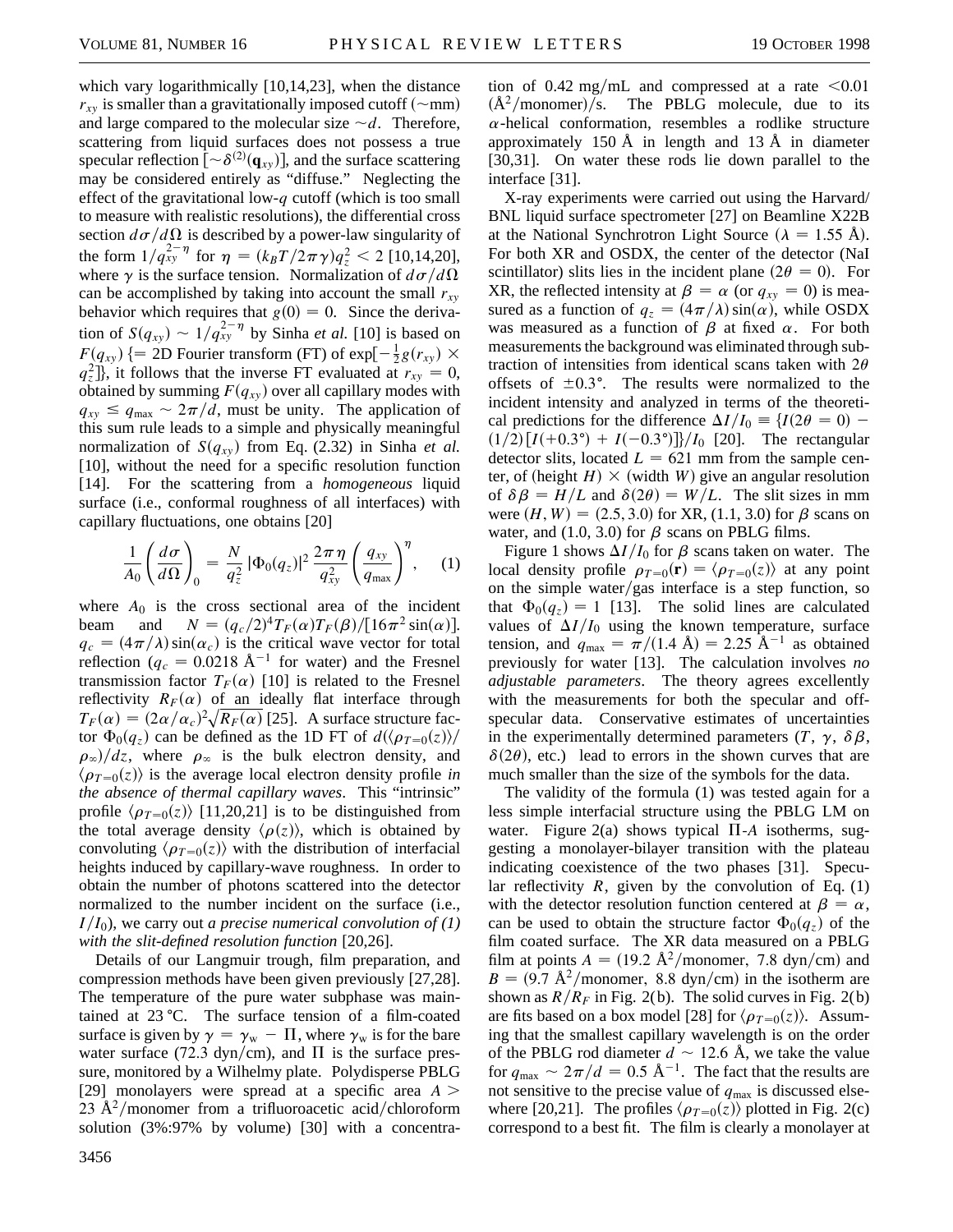

FIG. 2. (a)  $\Pi$ -*A* isotherms for PBLG films at  $T = 23 \degree C$ , showing a continuous scan  $(-)$  and a relaxation scan  $(\bullet)$ , in which the film is relaxed at given *A* until  $\Delta \Pi$  over 5 min is  $<$ 0.05 dyn/cm. (b) Normalized reflectivity *R*/*R<sub>F</sub>* at points *A* and *B* in (a). Fits  $(-)$  are based on Eq. (1), detector resolutions, and average local electron densities in (c), where  $q_{\text{max}} = 0.5 \text{ Å}^{-1}$  is assumed.

*A* and an incomplete bilayer at *B*, with each layer thickness being close to the PBLG rod diameter.

Measured differences  $\Delta I/I_0$  vs  $\beta$  from the PBLG film on water are shown in Fig. 3(a) for the monolayer at *A* and in Fig. 3(b) for the bilayer at *B*. The solid lines correspond to the theoretically predicted  $\Delta I/I_0$  using Eq. (1), the known parameters [*T*,  $\gamma$ ,  $\delta\beta$ ,  $\delta(2\theta)$ , etc.], and the XRbased density profile  $\langle \rho_{T=0}(z) \rangle$ . The very good agreement between data and theory shown in Fig. 3(a) justifies the assumption that all of the surface diffuse scattering is TDS from the capillary fluctuations, and that the *monolayer* is homogeneous. By contrast, Fig. 3(b) shows that the measured scattering from the PBLG *bilayer* at *B* exceeds the values predicted on the assumption of a homogeneous bilayer by up to a factor of 2. In view of the fact that the structure factor  $\Phi_0(q_z)$  was obtained by fitting the XR, the data near  $\beta = \alpha$  agree with the model; however, the off-specular intensity is consistently higher than predicted. This is more clearly evident in Fig. 4, showing the ratio of the data to the solid curves in Fig. 3(b).

In case of lateral density or noncapillary height fluctuations at the interface,  $d\sigma/d\Omega$  has another term beyond (1) that corresponds to scattering due to nonzero  $\delta \rho_{T=0}(\mathbf{r}) =$  $\rho_{T=0}(\mathbf{r}) - \langle \rho_{T=0}(z) \rangle$ . Both the lower density in the second layer and the diffuseness of the layer/gas interface evident in  $\langle \rho_{T=0}(z) \rangle$  for the PBLG bilayer [Fig. 2(c)] are suggestive of greater density fluctuations in the newly formed second layer than in the first layer. Therefore, it is reasonable to assume that the extra scattering comes mostly from microscopic inhomogeneities in the second layer. Examples of possible microscopic origins include (i) a distribution in the heights of molecular centers in the second layer, (ii) deviations in the orientation of molecular axes from being parallel to the interface, and (iii) molecular density variations within the second layer.

Since our data cannot distinguish between these, we analyze the excess scattering by modeling the second-



FIG. 3. Measured  $\Delta I/I_0$  vs  $\beta - \alpha$  for PBLG (a) monolayer at *A* and (b) bilayer at *B* in Fig. 2(a). The solid curves  $\left(\frac{1}{2}\right)$ theoretically expected for *homogeneous* PBLG films are based on Eq. (1), detector resolutions, and  $\langle \rho_{T=0}(z) \rangle$  in Fig. 2(c).

layer inhomogeneity as follows. The local electron density *within* the second layer is assumed to be constant at  $\rho_2 = \rho_{\infty} \phi_2$ , but the height  $h_2(r_{xy})$  of the second layer/gas interface fluctuates about  $\langle h_2(0) \rangle = 0$  over the surface, where  $h_2(r_{xy})$  is assumed to be laterally isotropic [32] and defined in a frame  $(\mathbf{r}_{xy}, z')$  in which capillary waves are absent [i.e.,  $z' = z - h(r_{xy})$ ]. If the two height distributions



FIG. 4. The ratio of measured  $\Delta I/I_0$  to the homogeneous contribution in Fig. 3( b) for the PBLG bilayer at *B*. The fits (—) in (a) are based on an inhomogeneous model Eq. (2) with roughness  $\sigma_2 = 2.2$  Å and correlation length  $\xi = 1150$  Å for the second layer/gas interfacial height fluctuations. The solid curves in (b) correspond to the  $\Delta I/I_0$  ratio calculated for three different values of  $\xi$ .